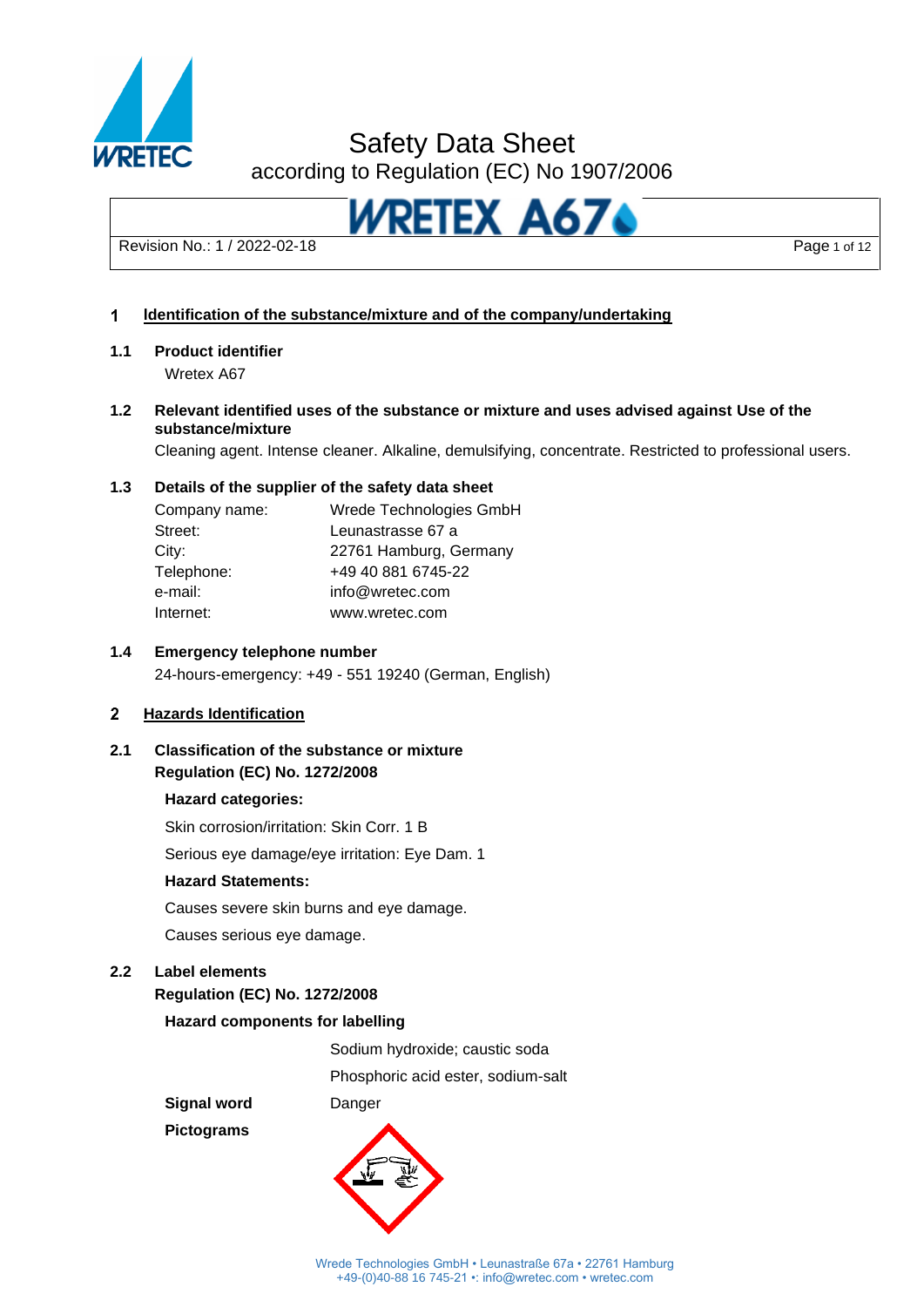

| <b>Hazard statements</b>                                                                                             |                                                                                                                                                                                                                                                                                                                                                                                                                                                                                                                                                                                                                 |
|----------------------------------------------------------------------------------------------------------------------|-----------------------------------------------------------------------------------------------------------------------------------------------------------------------------------------------------------------------------------------------------------------------------------------------------------------------------------------------------------------------------------------------------------------------------------------------------------------------------------------------------------------------------------------------------------------------------------------------------------------|
| H314                                                                                                                 | Causes severe skin burns and eye damage.                                                                                                                                                                                                                                                                                                                                                                                                                                                                                                                                                                        |
| H <sub>318</sub>                                                                                                     | Causes serious eye damage.                                                                                                                                                                                                                                                                                                                                                                                                                                                                                                                                                                                      |
| <b>Precautionary statements</b>                                                                                      |                                                                                                                                                                                                                                                                                                                                                                                                                                                                                                                                                                                                                 |
| P <sub>260</sub><br>P264+P265<br>P <sub>280</sub><br>P301+P330+P331<br>P302+P361+P354<br>P337+P317<br>P305+P354+P338 | Do not breathe dust/fume/gas/mist/vapors/spray.<br>Wash hands and equipment thoroughly after handling. Do not touch eyes.<br>Wear protective gloves/protective clothing/eye protection/face protection.<br>IF SWALLOWED: Rinse mouth. Do NOT induce vomiting.<br>IF ON SKIN: Take off Immediately all contaminated clothing. Immediately rinse<br>with water for several minutes.<br>If skin irritation or rash occurs: Get medical help.<br>IF IN EYES: Immediately rinse with water for several minutes. Remove contact<br>lenses if present and easy to do. Continue rinsing. Get emergency medical<br>help. |
|                                                                                                                      |                                                                                                                                                                                                                                                                                                                                                                                                                                                                                                                                                                                                                 |

#### **Composition/information on ingredients**  $\overline{\mathbf{3}}$

### **3.1 Substances**

Not applicable

#### **3.2 Mixtures**

| <b>CAS No</b> | <b>Chemical name</b>                                            | Quantity     |                  |           |
|---------------|-----------------------------------------------------------------|--------------|------------------|-----------|
|               | EC No                                                           | Index No     | <b>REACH No</b>  |           |
|               | Classification according to Regulation (EC) No. 1272/2008 [CLP] |              |                  |           |
| 7732-18-5     | <b>Water</b>                                                    |              |                  | 70-80 %   |
|               | 213-791-2                                                       |              |                  |           |
|               |                                                                 |              |                  |           |
| 527-07-1      | Sodium gluconate                                                |              |                  | < 5,0%    |
|               | 208-407-7                                                       |              | $*1$             |           |
|               |                                                                 |              |                  |           |
| 1310-73-2     | Sodium hydroxide; caustic soda                                  |              |                  | $< 5,0\%$ |
|               | 215-185-5                                                       | 011-002-00-6 | 01-2119457892-27 |           |
|               | Skin Corr. 1A; H314                                             |              |                  |           |
|               | 100085-64-1 Cocobetainamido Amphopropionate                     |              | < 5,0%           |           |
|               | 309-206-8                                                       |              | $\star$          |           |
|               | Skin Irrit. 2, Eye Irrit. 2, Aquatic Acute 1; H315 H319 H400    |              |                  |           |
| 112-34-5      | 2-(2-butoxyethoxy)ethanol, diethylene glycol monobutyl ether    |              |                  | $< 5,0\%$ |
|               | 203-961-6                                                       |              | 01-2119475104-4  |           |
|               | Eye Irrit. 2; H319                                              |              |                  |           |
|               | 111798-26-6 Phosphoric acid ester, sodium-salt                  |              |                  | 2.0%      |
|               | 601-122-2                                                       |              | $\star$          |           |
|               | Skin Irrit. 2, Eye Dam. 1; H315 H318                            |              |                  |           |
| 51981-21-6    | N, N-bis(carboxylatomethyl)-L-glutamate, Sodium salt            |              |                  | <1,0%     |
|               | 257-573-7                                                       |              | 01-2119493601-38 |           |
|               |                                                                 |              |                  |           |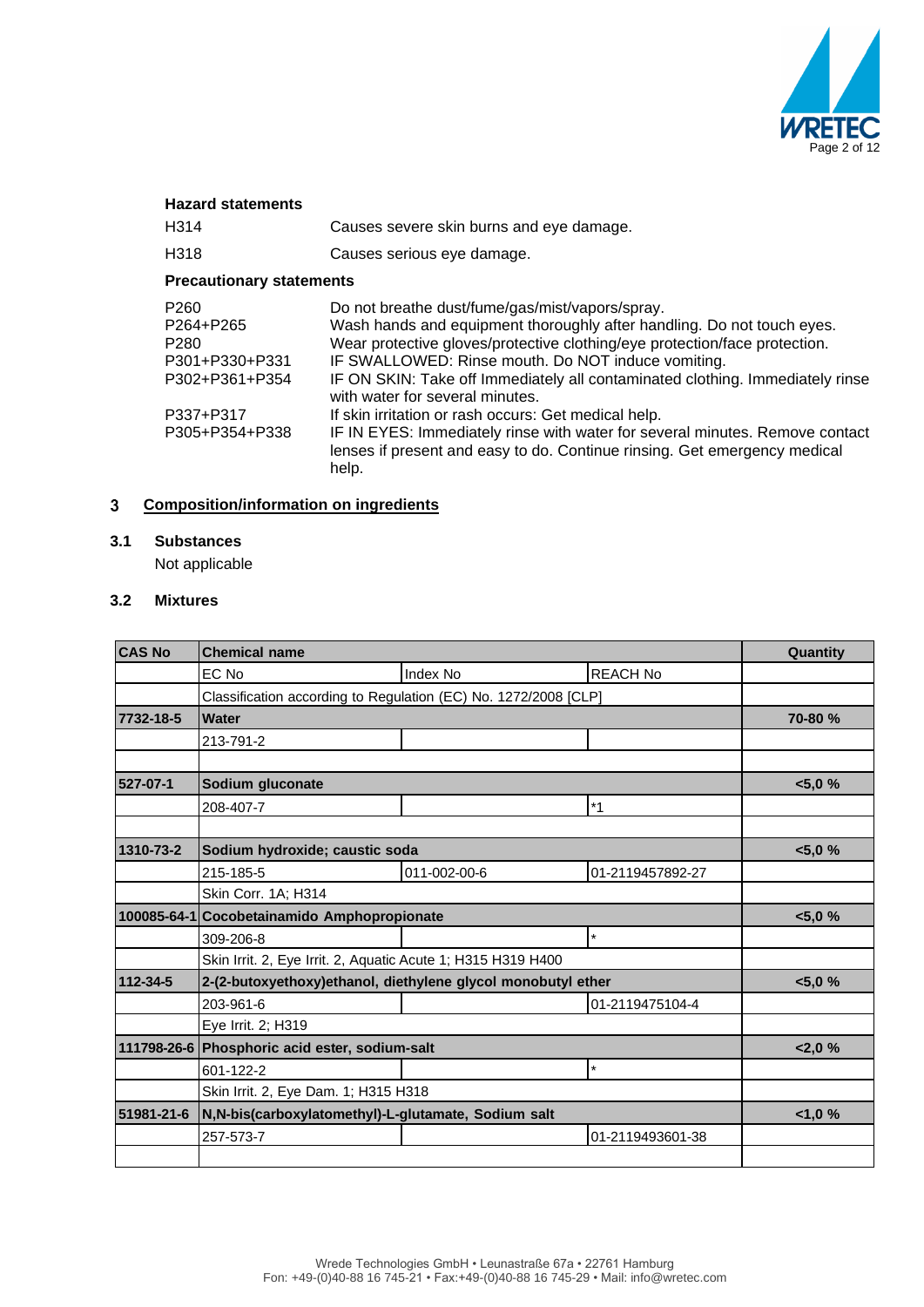

#### **Hazardous components**

Full text of Hand EUH statements: see section 16.

### **Further Information**

- \*Polymer
- \*1 Exempted from registration (Annex IV listed)

#### $\overline{\mathbf{4}}$ **First aid measures**

#### **4.1 Description of first aid measures**

#### **General information**

Read carefully and follow all instructions.

If medical advice is needed, have product container, label, or this Safety data sheet at hand.

Take off immediately all contaminated clothing. Wash clothes prior to next use.

#### **After inhalation**

In case of inhalation of aerosols/spray mist/splash spots: Consult physician. Provide fresh air.

#### **After contact with skin**

After contact with skin, wash immediately with water and soap. In case of skin irritation, seek medical treatment.

#### **After contact with eyes**

lmmediately flush eyes with plenty of flowing water for 10 to 15 minutes holding eyelids apart. Consult an opthalmologist.

#### **After ingestion**

Rinse mouth immediately and drink large quantities of water. Do not induce vomiting. Consult physician.

#### **4.2 Most important symptoms and effects, both acute and delayed** No symptoms known up to now.

**4.3 lndication of any immediate medical attention and special treatment needed** Treat symptomatically.

#### 5 **Firefighting measures**

# **5.1 Extinguishing media Suitable extinguishing media:** Water. Foam. Atomized water. **Unsuitable extinguishing media:** High power water jet.

**5.2 Special hazards arising from the substance or mixture**  Can be released in case of fire: Nitrogen oxides (NOx). Carbon dioxide (C02).

### **5.3 Advice for firefighters**

Special protective equipment for fire-fighters: Use appropriate respiratory protection. In case of fire and/or explosion do not breathe fumes.

#### **5.4 Additional information**

Material is not combustible. Extinguishing materials should be selected according to the surrounding area.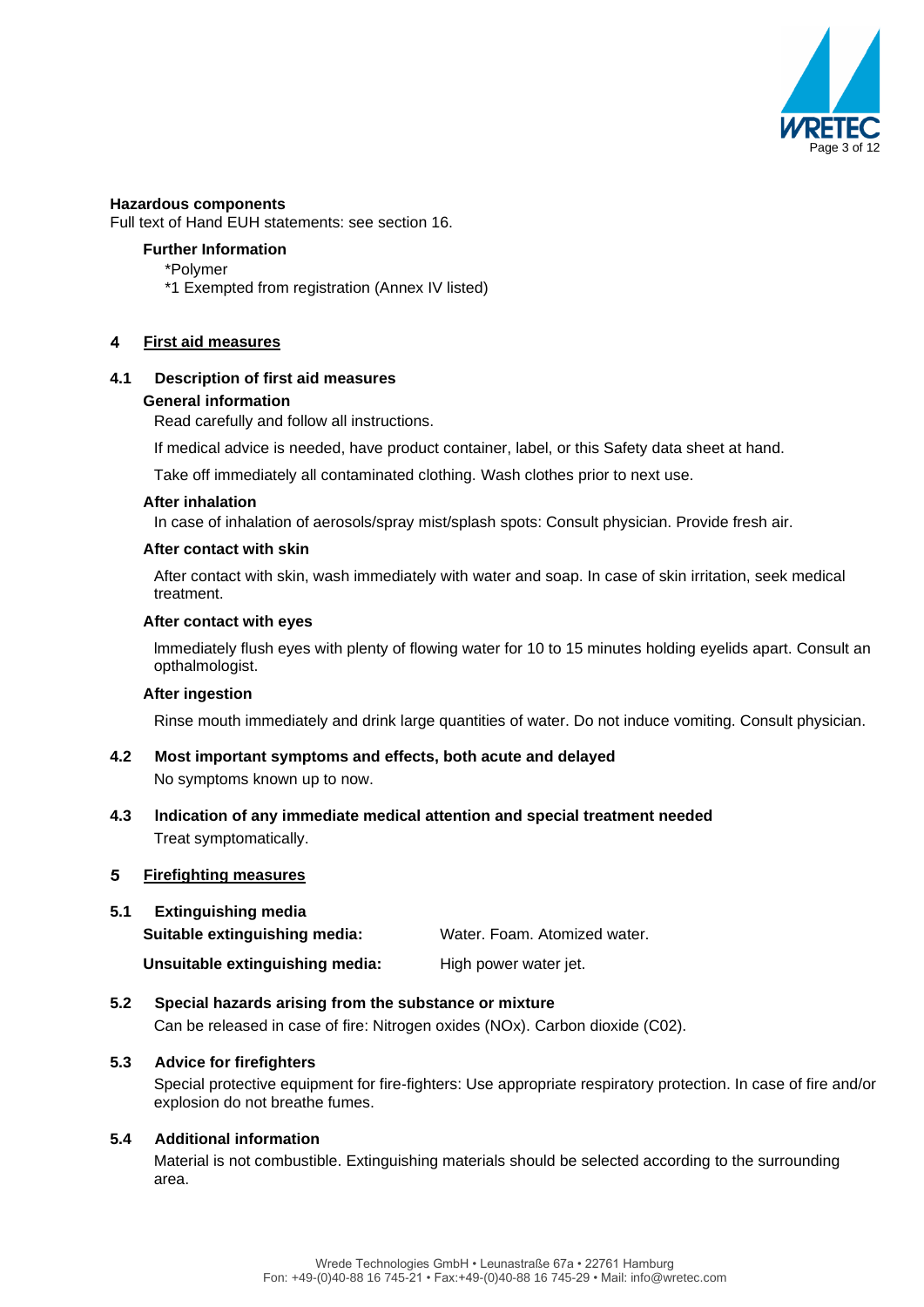

#### 6 **Accidental release measures**

#### **6.1 Personal precautions, protective eguipment and emergency procedures**

Keep away from unprotected people and children. Keep upwind. Wear respiratory protection when in the presence of vapour, dust, and aerosols. Guide people to safety.

#### **6.2 Environmental precautions**

Do not empty into drains or the aquatic environment. Prevent spreading over great surfaces (e.g. by damming or installing oil booms). Avoid spillage.

#### **6.3 Methods and material for containment and cleaning up**

Clean contaminated articles and floor according to the environmental legislation. Treat the assimilated material according to the section on waste disposal. Suitable absorbing material: Sand Universal binding agent. Earth. Sawdust.

#### **6.4 Reference to other sections**

See protective measures under point 7 and 8.

#### $\overline{7}$ **Handling and storage**

### **7.1 Precautions for safe handling**

**Advice on safe handling**

lt is recommended to organise all working processes in order to exclude the following: Skin contact. Eye contact.

**Advice on protection against fire and explosion**

Product is not: Oxidizing. Flammable. Explosive.

# **7.2 Conditions for safe storage, including any incompatibilities**

# **Requirements for storage rooms and vessels**

Store only in original container. Store locked up. Keep away from food, drinks and animal feeding stuffs. Keep out of reach of children.

### **7.3 Specific end use(s)**

Cleaning of painted surfaces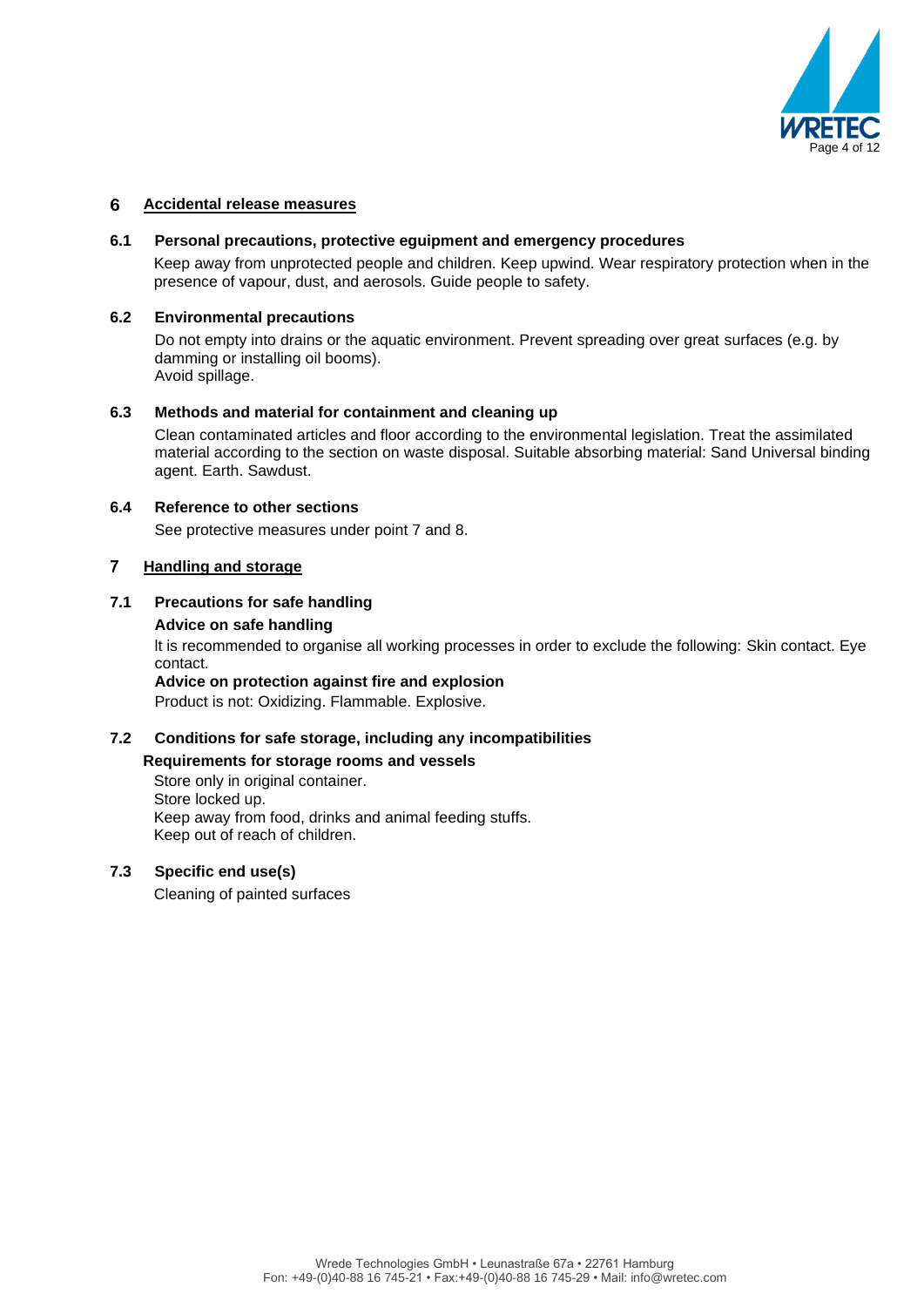

#### 8 **Exposure controls/personal protection**

#### **8.1 Control parameters**

#### **Occupational exposure limits**

| CAS No    | Substance                 | ppm             | mq/m <sup>3</sup> | fib/cm <sup>3</sup> | Category      | Origin |
|-----------|---------------------------|-----------------|-------------------|---------------------|---------------|--------|
| 112-34-5  | 2-(2-Butoxyethoxy)ethanol | 10 <sup>1</sup> | 67.5              |                     | TWA $(8 h)$   |        |
|           |                           | 15              | 101.2             |                     | STEL (15 min) |        |
| 1310-73-2 | Sodium hydroxide          |                 |                   |                     | TWA (8 h)     |        |
|           |                           |                 | 21                |                     | STEL (15 min) |        |

#### **DNEL/DMEL values**

| CAS No                 | Substance                                                              |                       |               |                                |  |
|------------------------|------------------------------------------------------------------------|-----------------------|---------------|--------------------------------|--|
| DNEL type              |                                                                        | <b>Exposure route</b> | <b>Effect</b> | Value                          |  |
| 1310-73-2              | Sodium hydroxide; caustic soda                                         |                       |               |                                |  |
|                        | inhalation<br>Worker DNEL, long-term<br>local<br>1 mg/m <sup>3</sup>   |                       |               |                                |  |
|                        | inhalation<br>Consumer DNEL, long-term<br>local<br>1 mg/m <sup>3</sup> |                       |               |                                |  |
| 112-34-5               | 2-(2-butoxyethoxy) ethanol, diethylene glycol monobutyl ether          |                       |               |                                |  |
|                        | Consumer DNEL, long-term                                               | loral                 | systemic      | $1,25 \text{ mg/kg}$<br>bw/day |  |
| Worker DNEL, long-term |                                                                        | dermal                | systemic      | 20 mg/kg bw/day                |  |

#### **8.2 Exposure controls**

#### **Appropriate engineering controls**

Refer to chapter 7. No further action is necessary.

#### **Protective and hygiene measures**

Do not eat, drink, smoke or sneeze at the workplace. Take off immediately all contaminated clothing. Wash hands before breaks and at the end of work.

#### **Eye/face protection**

Wear eye/face protection.

#### **Hand protection**

Suitable material: PE (polyethylene). CR (polychloroprenes, Chloroprene rubber). NBR (Nitrile rubber). Butyl rubber. FKM (Fluoroelastomer (Viton)).

penetration time (maximum wearing period): >480 min. Breakthrough times and swelling characteristics of the material must be taken into consideration.

Recommended protective gloves brand: Camapren 722, Manufacturer: KCL, or comparable makes from other companies.

### **Skin protection**

Lab apron.

#### **Respiratory protection**

Respiratory protection not required.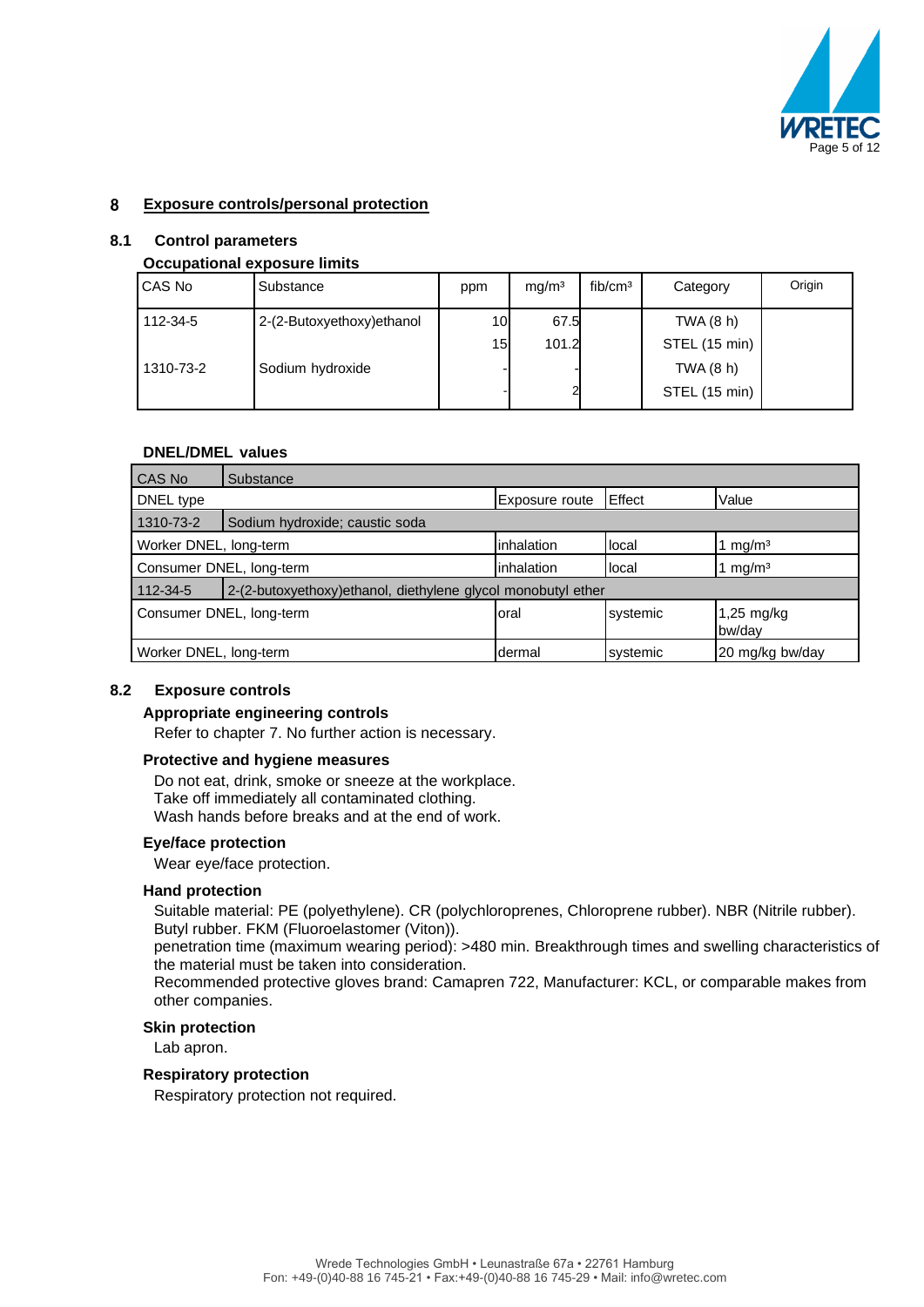

#### $9$ **Physical and chemical properties**

#### **9.1 Information on basic physical and chemical properties**

|      | Physical state:<br>Colour:<br>Odour:                                                                        | liquid<br>clear yellow<br>characteristic                                                                     |  |  |  |
|------|-------------------------------------------------------------------------------------------------------------|--------------------------------------------------------------------------------------------------------------|--|--|--|
|      | Density (at 20 °C):<br>Water solubility (at 20 °C):<br>pH-Value (at 20 °C):                                 | 1,09 g/cm <sup>3</sup> DIN 12791<br>completely miscible<br>13,5 (conc.) 11,9 (1 %); Test method: DGF H-III 1 |  |  |  |
|      | Changes in the physical state<br>Melting point:<br>Initial boiling point and boiling range:<br>Flash point: | $-9 °C$<br>100 °C<br>---                                                                                     |  |  |  |
|      | <b>Explosive properties</b><br>not Explosive.                                                               |                                                                                                              |  |  |  |
|      | <b>Oxidizing properties</b><br>not oxidizing.                                                               |                                                                                                              |  |  |  |
| 9.2  | <b>Other Information</b>                                                                                    |                                                                                                              |  |  |  |
|      | May increase aluminium corrosion                                                                            |                                                                                                              |  |  |  |
| 10   | <b>Stability and reactivity</b>                                                                             |                                                                                                              |  |  |  |
| 10.1 | Reactivity<br>Exothermic reactions with acid, concentrated.                                                 |                                                                                                              |  |  |  |
|      | 10.2 Chemical stability<br>The product is chemically stable under normal ambient conditions.                |                                                                                                              |  |  |  |
|      | 10.3 Possibility of hazardous reactions<br>None, in case of proper use.                                     |                                                                                                              |  |  |  |
|      | 10.4 Conditions to avoid<br>Thermal decomposition can lead to the escape of irritating gases and vapors.    |                                                                                                              |  |  |  |
| 10.5 | <b>Incompatible materials</b><br>acid, concentrated. Reducing agents.                                       |                                                                                                              |  |  |  |
| 10.6 | <b>Hazardous decomposition products</b><br>None, in case of proper use.                                     |                                                                                                              |  |  |  |

# **Further information**

Do not mix with other products.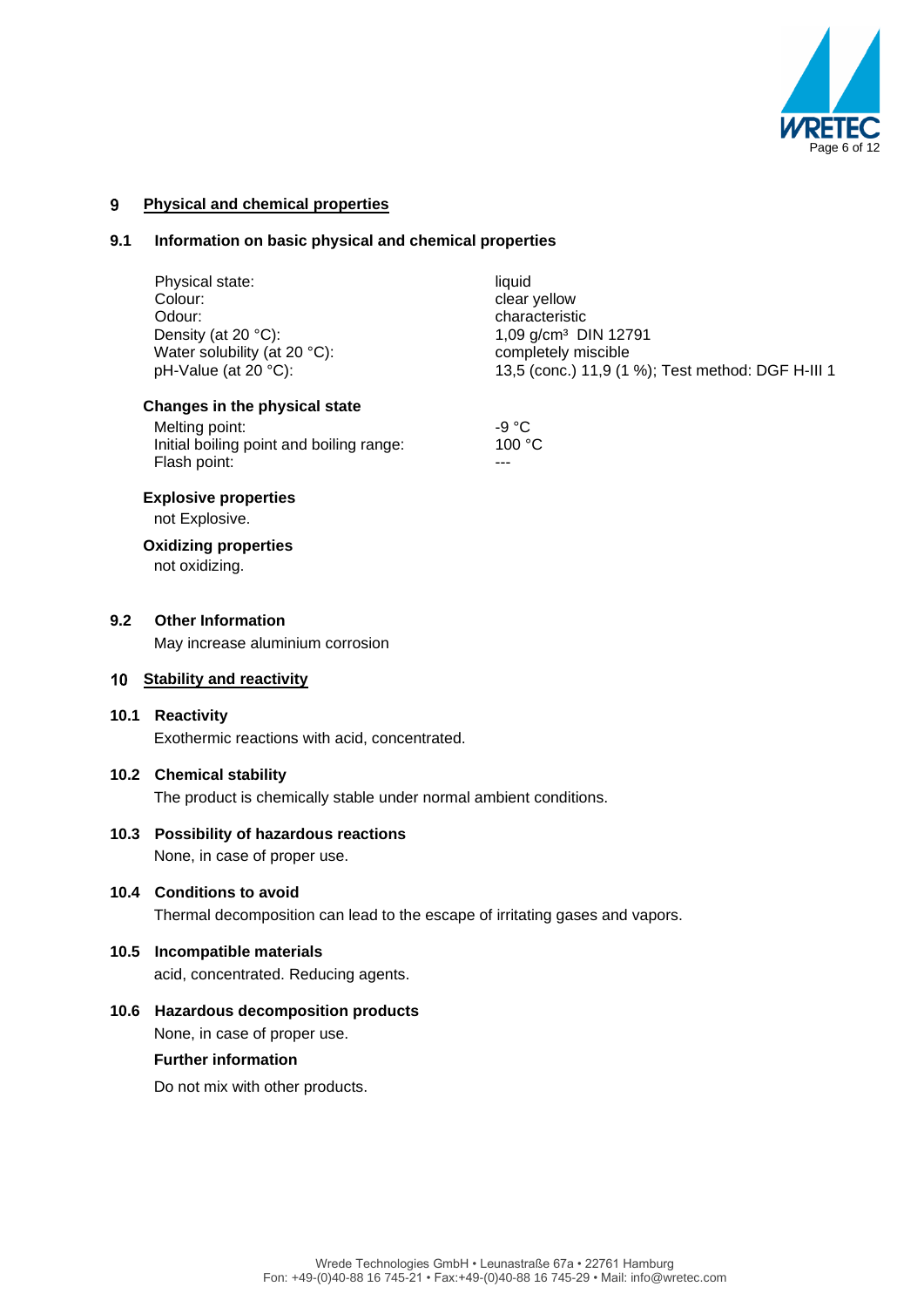

#### **Toxicological information**

#### **11.1 Information on toxicological effects**

#### **Acute toxicity**

Based on available data, the classification criteria are not met.

| CAS No      | Chemical name                                                |               |            |         |                 |        |
|-------------|--------------------------------------------------------------|---------------|------------|---------|-----------------|--------|
|             | Exposure route                                               | Dose          |            | Species | Source          | Method |
| 1310-73-2   | Sodium hydroxide; caustic soda                               |               |            |         |                 |        |
|             | oral                                                         | LD50<br>mg/kg | 2000       | Rat     |                 |        |
| 100085-64-1 | Cocobetainamido Amphopropionate                              |               |            |         |                 |        |
|             | oral                                                         | LD50<br>mg/kg | >2000      | Rat     | <b>OECD 401</b> |        |
|             | dermal                                                       | LD50<br>mg/kg | >2000      | Rat     | <b>OECD 402</b> |        |
| 112-34-5    | 2-(2-butoxyethoxy)ethanol, diethylene glycol monobutyl ether |               |            |         |                 |        |
|             | oral                                                         | LD50<br>mg/kg | 3305       | Rat     |                 |        |
|             | dermal                                                       | LD50<br>mg/kg | 2764       | Rabbit  |                 |        |
| 111798-26-6 | Phosphoric acid ester, sodium-salt                           |               |            |         |                 |        |
|             | oral                                                         | LD50<br>mg/kg | >2000      | Rat     |                 |        |
| 51981-21-6  | N,N-bis(carboxylatomethyl)-L-glutamate, Sodium salt          |               |            |         |                 |        |
|             | oral                                                         | LD50<br>mg/kg | >2000      |         | <b>EC B.1</b>   |        |
|             | dermal                                                       | LD50<br>mg/kg | >2000      |         | <b>OECD 402</b> |        |
|             | inhalative (4 h) vapour                                      | <b>LC50</b>   | $4.2$ mg/l |         | <b>OECD 403</b> |        |

#### **Irritation and corrosivity**

Causes severe skin burns and eye damage. Irritant effect on the skin: corrosive. Irritant effect on the eye: corrosive.

#### **Sensitising effects**

Based on available data, the classification criteria are not met. No danger of sensitization.

#### **Carcinogenic/mutagenic/toxic effects for reproduction**

Based on available data, the classification criteria are not met.

### **STOT-single exposure**

Based on available data, the classification criteria are not met.

#### **STOT-repeated exposure**

Based on available data, the classification criteria are not met.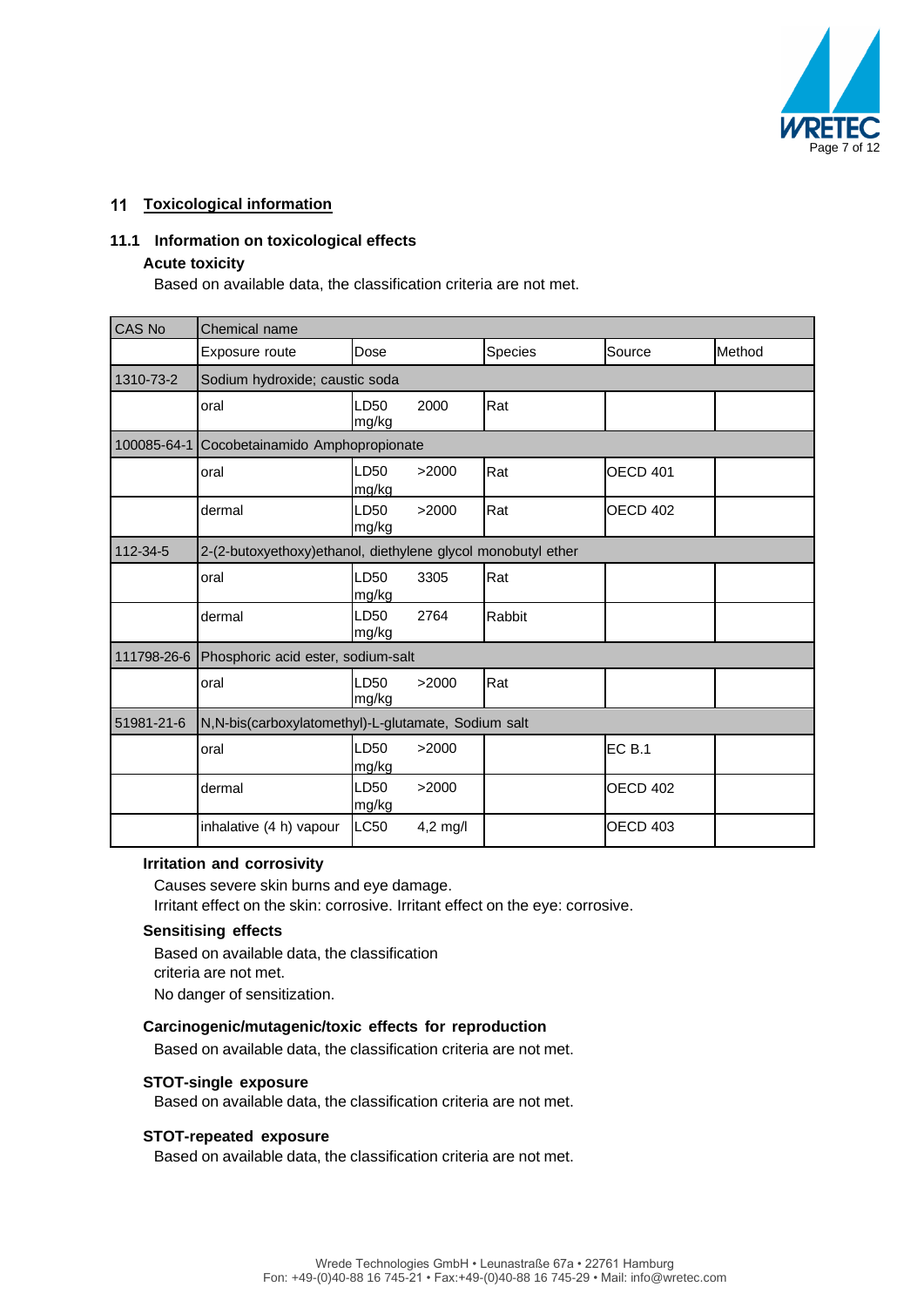

#### **Aspiration hazard**

Based on available data, the classification criteria are not met.

#### **11.2 Information on other hazards**

No data avaible

#### **Ecological information**

### **12.1 Toxicity**

Technically correct releases of minimal concentrations to adapted biological sewage treatment facility, will not disturb the biodegradability of activated sludge. due to the alkaline character of the product, usually, it has to be neutralized before contaminated effluents are introduced into the wastewater treatment system.

| <b>CAS No</b> | Chemical name                                       |                          |            |      |                                   |                     |        |
|---------------|-----------------------------------------------------|--------------------------|------------|------|-----------------------------------|---------------------|--------|
|               | Aquatic toxicity                                    | Dose                     |            |      | [h]   [d] Species                 | Source              | Method |
| 1310-73-2     | Sodium hydroxide; caustic soda                      |                          |            |      |                                   |                     |        |
|               | Acute fish toxicity                                 | LC50                     | 125        |      | 96 h Gambusia affinis             | SDB supplier        |        |
|               | Acute crustacea<br>toxicity                         | EC <sub>50</sub><br>mg/l | 40,4       |      | 48 h Ceriodaphnia                 | <b>ECHA</b>         |        |
| 100085-64-1   | Cocobetainamido Amphopropionate                     |                          |            |      |                                   |                     |        |
|               | Acute fish toxicity                                 | LC50                     | $15$ mg/l  |      | 96 h Rainbow trout                | OECD <sub>203</sub> |        |
|               | Acute algae toxicity                                | ErC50<br>mg/l            | 0,15       |      | 72 h Selenastrum<br>capricornutum | <b>OECD 201</b>     |        |
|               | Acute crustacea                                     | <b>EC50</b>              | $4.4$ mg/l |      | 48 h Daphnia magna                | <b>OECD 202</b>     |        |
|               | Acute bacteria toxicity                             | $(>100$ mg/l)            |            |      | Activated sludge                  | OECD <sub>209</sub> |        |
| 111798-26-6   | Phosphoric acid ester, sodium-salt                  |                          |            |      |                                   |                     |        |
|               | Acute fish toxicity                                 | LC50                     | $>10$      | 96 h |                                   |                     |        |
|               | Acute crustacea<br>toxicity                         | <b>EC50</b><br>mg/l      | >100       |      | 48 h Daphnia magna                |                     |        |
| 51981-21-6    | N,N-bis(carboxylatomethyl)-L-glutamate, Sodium salt |                          |            |      |                                   |                     |        |
|               | Acute fish toxicity                                 | LC50<br>mg/l             | >100       |      | 96 h Oncorhynchus mykiss          | <b>OECD 203</b>     |        |
|               | Acute algae toxicity                                | ErC50<br>mg/l            | >100       |      | 72 h Desmodesmus<br>subspicatus   | <b>OECD 201</b>     |        |
|               | Acute crustacea<br>toxicity                         | <b>EC50</b><br>mg/l      | >100       |      | 48 h Daphnien                     | <b>OECD 202</b>     |        |
|               | Acute bacteria toxicity --- g O2/g (--- mg/l)       |                          |            |      |                                   | OECD <sub>209</sub> |        |

#### **12.2 Persistence and degradability**

The surfactants contained in this preparation comply with the biodegradability criteria as laid down in Regulation (EC) No.648/2004 on detergents. Data to support this assertion are held at the disposal of the competent authorities of the Member States and will be made available to them, at their direct request or at the request of a detergent manufacturer.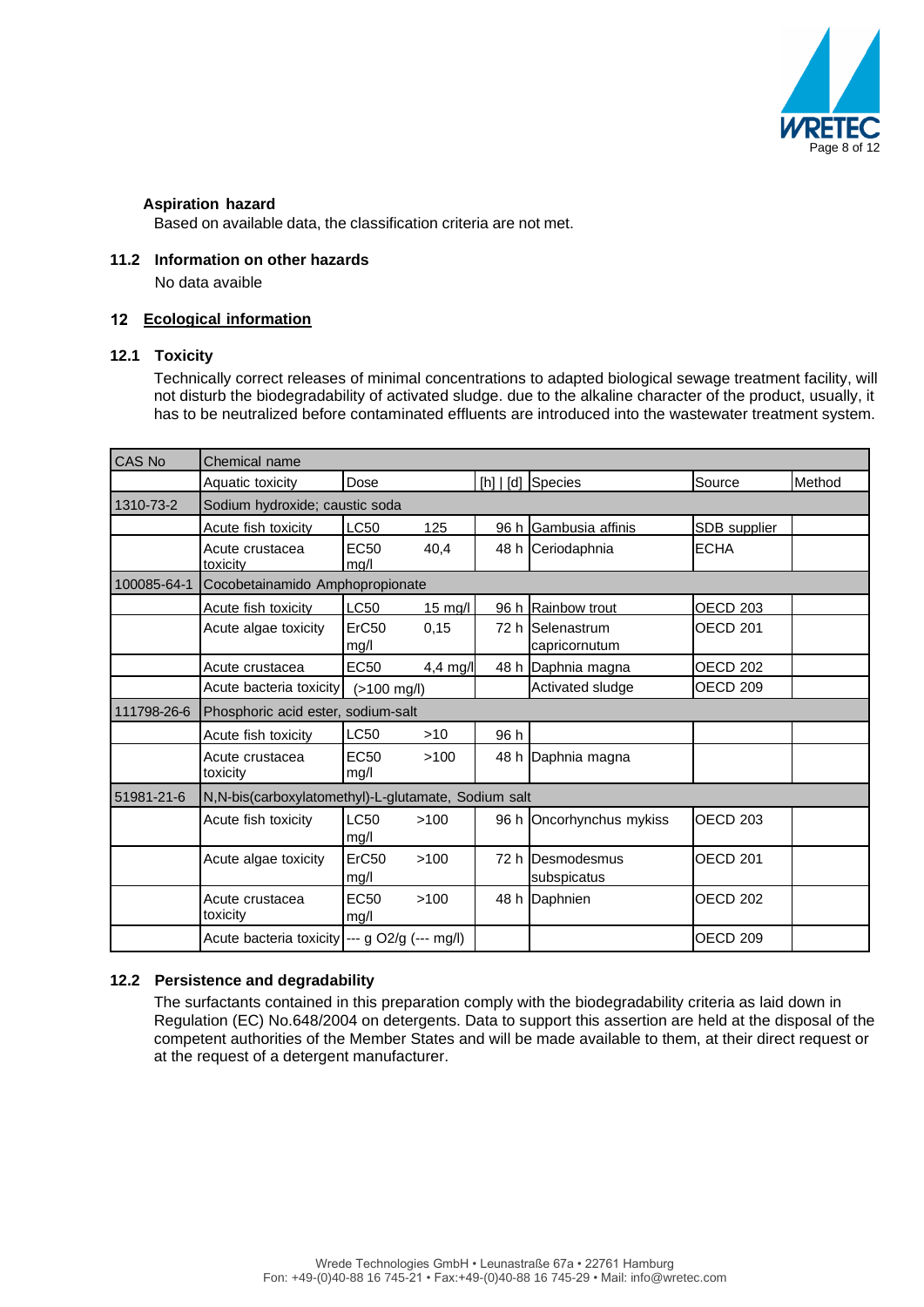

| <b>CAS No</b> | <b>Chemical name</b>            |       |    |        |
|---------------|---------------------------------|-------|----|--------|
|               | Method                          | Value | a  | Source |
|               | Evaluation                      |       |    |        |
| 100085-64-1   | Cocobetainamido Amphopropionate |       |    |        |
|               | OECD 301A                       | >70%  | 28 |        |
|               | easily biodegradable            |       |    |        |

#### **12.3 Bioaccumulative potential**

Based on existing data about disposal/decomposition and bio-accumulation potential, long term environmental damage is unlikely.

#### **Partition coefficient n-octanol/water**

| <b>ICAS No</b> | <b>Chemical name</b>                                | Log Pow |
|----------------|-----------------------------------------------------|---------|
| 51981-21-6     | N.N-bis(carboxylatomethyl)-L-glutamate, Sodium salt |         |

#### **BCF**

| <b>CAS No</b> | Chemical name               | <b>BCF</b> | Species | Source |
|---------------|-----------------------------|------------|---------|--------|
| 112-34-5      | 2-(2-butoxyethoxy)ethanol,  | 100ء       |         |        |
|               | diethylene glycol monobutyl |            |         |        |

#### **12.4 Mobility in soil**

No data available

- **12.5 Results of PBT and vPvB assessment** not applicable
- **12.6 Endocrine disrupting properties** None (see 2.3)

#### **12.7 Other adverse effects**

No data available

#### **Disposal considerations**

#### **13.1 Waste treatment methods**

#### **Advice on disposal**

According to EAKV, allocation of waste identity numbers/waste descriptions must be carried out in a specific way for every industry and process.

#### **Waste disposal number of waste from residues/unused products**

200129 MUNICIPAL WASTES (HOUSEHOLD WASTE AND SIMILAR COMMERCIAL, INDUSTRIAL AND INSTITUTIONAL WASTES) INCLUDING SEPARATELY COLLECTED FRACTIONS; separately collected fractions (except 15 01); detergents containing hazardous substances; hazardous waste

#### **Waste disposal number of used products**

200129 MUNICIPAL WASTES (HOUSEHOLD WASTE AND SIMILAR COMMERCIAL, INDUSTRIAL AND INSTITUTIONAL WASTES) INCLUDING SEPARATELY COLLECTED FRACTIONS; separately collected fractions (except 15 01); detergents containing hazardous substances; hazardous waste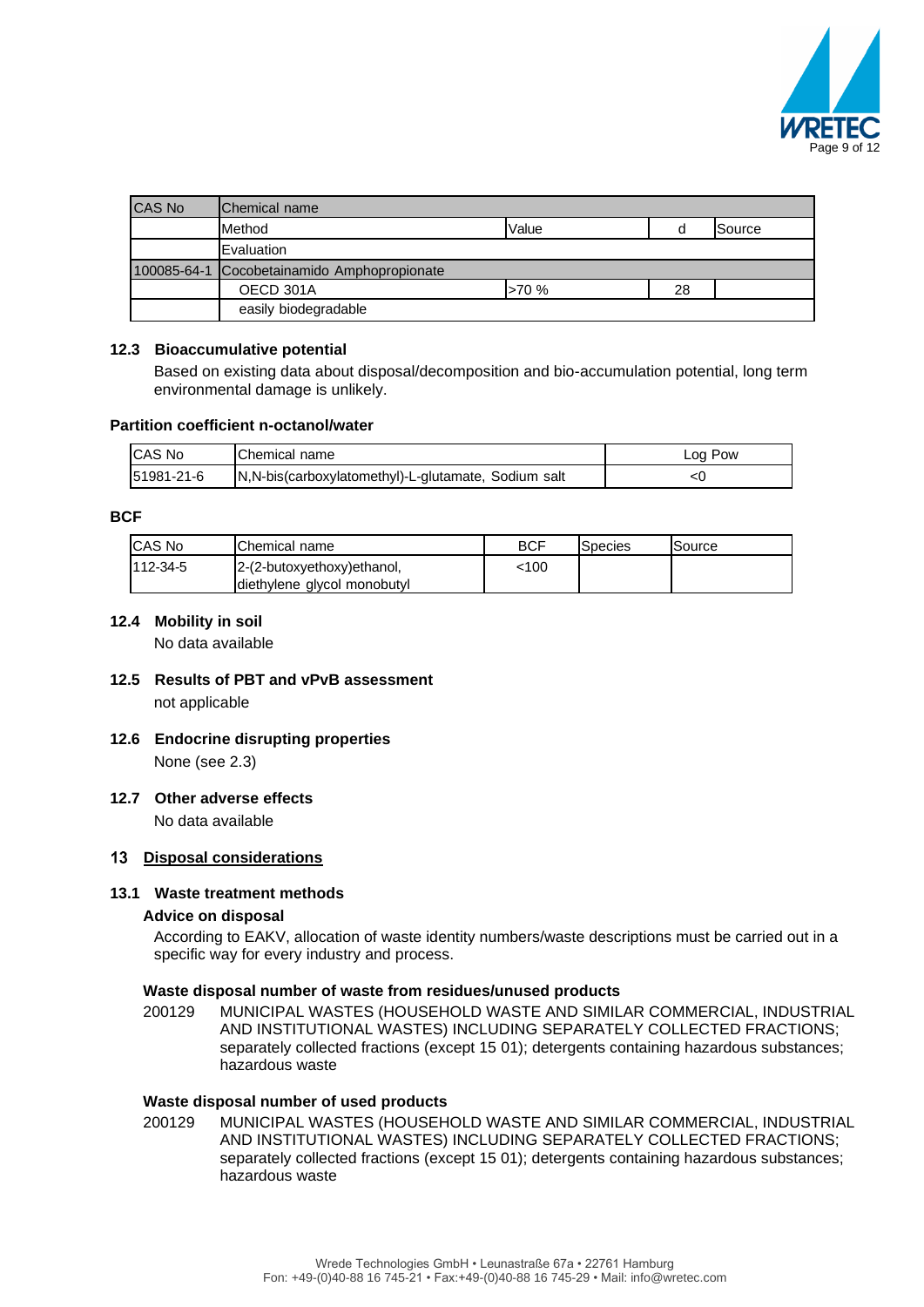

# **Contaminated packaging**

Completely emptied and rinsed containers can be re-cycled.

| 14                                                        | <b>Transport information</b>                                                                                                                              |                                                      |  |  |  |
|-----------------------------------------------------------|-----------------------------------------------------------------------------------------------------------------------------------------------------------|------------------------------------------------------|--|--|--|
|                                                           | Land transport (ADR/RID)                                                                                                                                  |                                                      |  |  |  |
| 14.1.                                                     | UN number:                                                                                                                                                | <b>UN1824</b>                                        |  |  |  |
| 14.2.                                                     | UN proper shipping name:                                                                                                                                  | SODIUM HYDROXIDE SOLUTION                            |  |  |  |
| 14.3.                                                     | Transport hazard class(es):                                                                                                                               | 8                                                    |  |  |  |
| 14.4.                                                     | Packing group:                                                                                                                                            | III                                                  |  |  |  |
|                                                           | Hazard label:<br><b>Special Provisions:</b><br>Classification code:<br>Limited quantity:<br>Transport category:<br>Hazard No:<br>Tunnel restriction code: | 8<br>A3 A803<br>C <sub>5</sub><br>5L<br>3<br>80<br>E |  |  |  |
|                                                           | <b>Marine transport (IMDG)</b>                                                                                                                            |                                                      |  |  |  |
| 14.1.                                                     | UN number:                                                                                                                                                | <b>UN1824</b>                                        |  |  |  |
| 14.2.                                                     | UN proper shipping name:                                                                                                                                  | SODIUM HYDROXIDE SOLUTION                            |  |  |  |
| 14.3.                                                     | Transport hazard class(es):                                                                                                                               | 8                                                    |  |  |  |
| 14.4.                                                     | Packing group:                                                                                                                                            | Ш                                                    |  |  |  |
|                                                           | Hazard label:<br>Marine pollutant:<br><b>Special Provisions:</b><br>Limited quantity:<br>EmS:                                                             | 8<br>no<br>223<br>5L<br>F-A, S-B                     |  |  |  |
|                                                           | Other applicable information (marine transport):                                                                                                          | <b>Excepted Quantity: E1</b>                         |  |  |  |
|                                                           | Air transport (ICAO-TI/IATA-DGR)                                                                                                                          |                                                      |  |  |  |
| 14.1.                                                     | UN number:                                                                                                                                                | <b>UN1824</b>                                        |  |  |  |
| 14.2.                                                     | UN proper shipping name:                                                                                                                                  | SODIUM HYDROXIDE SOLUTION                            |  |  |  |
|                                                           | 14.3. Transport hazard class(es):                                                                                                                         | 8                                                    |  |  |  |
|                                                           | 14.4. Packing group:                                                                                                                                      | Ш                                                    |  |  |  |
|                                                           | Hazard label:                                                                                                                                             | 8                                                    |  |  |  |
| <b>Special Provisions:</b><br>Limited quantity Passenger: |                                                                                                                                                           | A3 A803<br>1 <sub>L</sub>                            |  |  |  |
| IATA-packing instructions - Passenger:                    |                                                                                                                                                           | 852                                                  |  |  |  |
|                                                           | IATA-max. quantity - Passenger:                                                                                                                           | 5L                                                   |  |  |  |
|                                                           | IATA-packing instructions - Cargo:                                                                                                                        | 856                                                  |  |  |  |
|                                                           | IATA-max. quantity - Cargo:<br>Other applicable information (air transport):                                                                              | 60L<br><b>Excepted Quantity: E1</b>                  |  |  |  |
|                                                           |                                                                                                                                                           | Passenger-LQ: Y841                                   |  |  |  |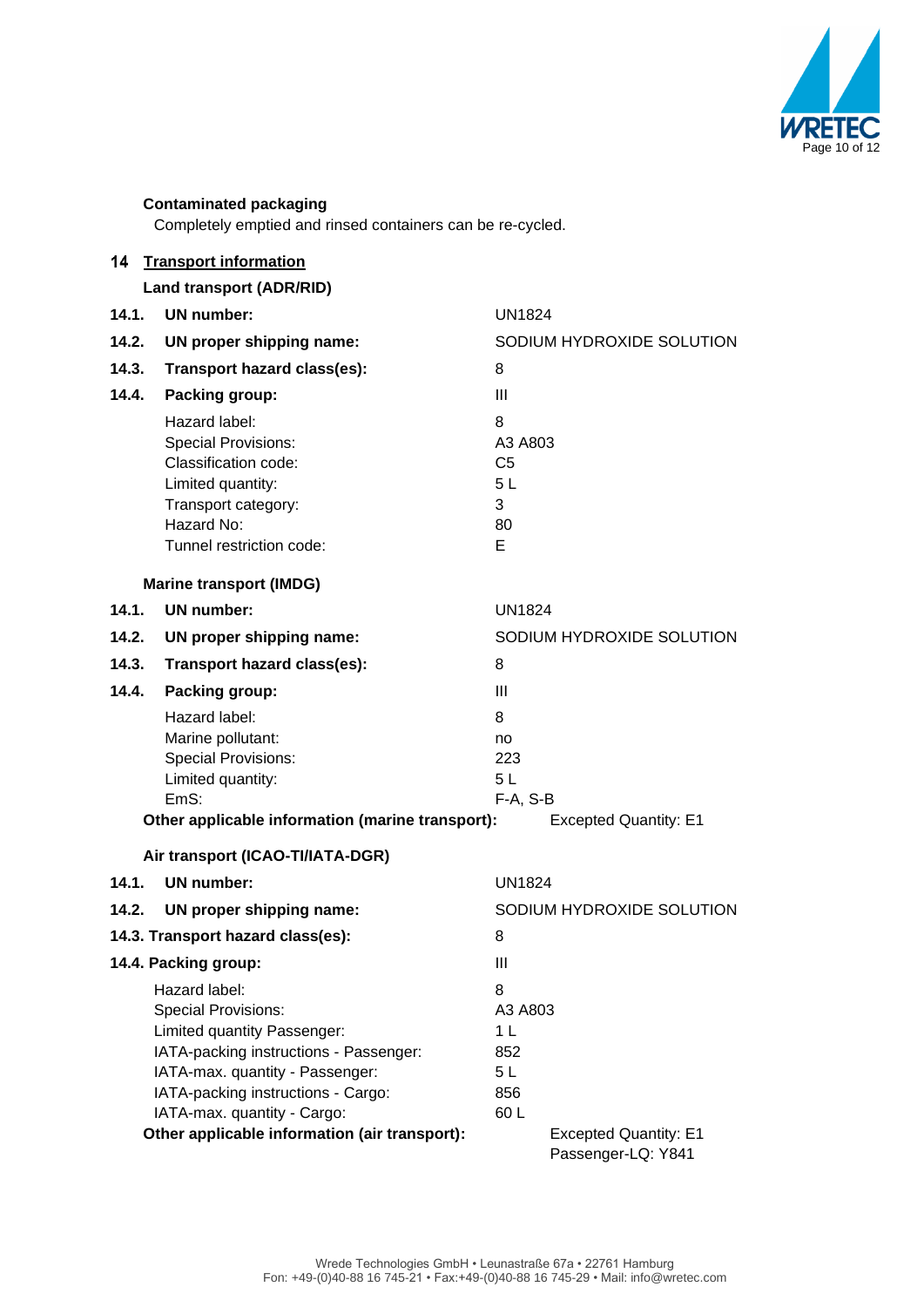

#### **14.1 Environmental hazards**

Transport of the mixture in tankers on inland waterways not foreseen.

- **14.2 Special precautions for user**  No special precautions needed
- **14.3 Maritime transport in bulk according to IMO instruments** Not applicable – no transport in bulk is forseen

### **15 Regulatory information**

#### **15.1 Safety, health and environmental regulations/legislation specific for the substance or mixture EU regulatory information**

Restrictions on use (REACH, annex XVII): Entry 55: 2-(2-butoxyethoxy)ethanol, diethylene glycol monobutyl ether

| 2004/42/EC (VOC):                      | $8,5%$ (92,65 g/l)               |  |  |  |
|----------------------------------------|----------------------------------|--|--|--|
| <b>National regulatory information</b> |                                  |  |  |  |
| Water contaminating class (D):         | 1 - slightly water contaminating |  |  |  |

#### **15.2 Chemical safety assessment**

Chemical safety assessments for substances in this mixture were not carried out.

#### **Other information**

#### **Changes: -**

Data changed from previous versions: 1.2, 2.2, 4.1, 6.1, 7.2, 12.3, 16

#### **Classification for mixtures and used evaluation method according to Regulation (EC) No. 1272/2008 [CLP]**

| Classification      | Classification procedure |
|---------------------|--------------------------|
| Skin Corr. 1B; H314 | Calculation method       |
| Eve Dam. 1: H318    | Calculation method       |

#### **Relevant H and EUH statements (number and full text)**

| H314             | Causes severe skin burns and eye damage. |
|------------------|------------------------------------------|
| H315             | Causes skin irritation.                  |
| H318             | Causes serious eye damage.               |
| H <sub>319</sub> | Causes serious eye irritation.           |
| H400             | Very toxic to aquatic life.              |
|                  |                                          |

#### **Further Information**

Training instructions: Notice the directions for use on the label.

The information is based on present level of our knowledge. It does not, however, give assurances of product properties and establishes no contract legal rights.